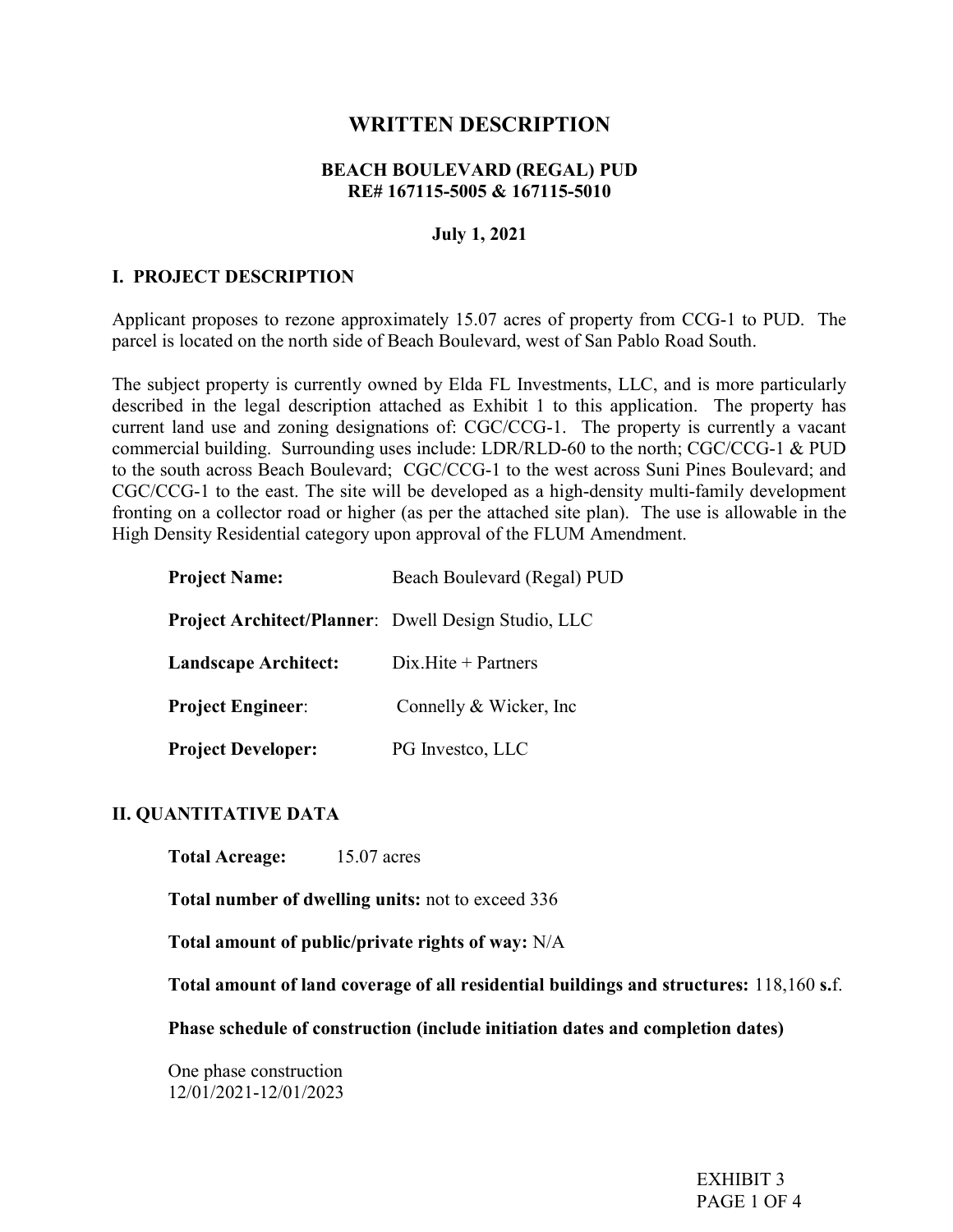## III. USES AND RESTRICTIONS

### A. Permitted Uses:

- 1. Multiple-family dwellings
- 2. Assisted living facilities
- 3. Home occupations meeting the performance standards and development criteria set forth in Part 4
- 4. Essential services, including water, sewer, gas, telephone, radio, television and electric, meeting the performance standards and development criteria set forth in Part 4
- 5. Day care centers meeting the performance standards and development criteria set forth in Part 4

## B. Permitted Accessory Uses and Structures:

Shall comply with §656.403

# IV. DESIGN GUIDELINES

### A. Lot Requirements:

- (1) Minimum lot area: 735 square feet for each unit not to exceed 60 units per acre
- (2) Maximum lot coverage: 75 percent
- (3) Minimum front yard: 20 feet
- (4) Minimum side yard: 10 feet
- (5) Minimum rear yard: 20 feet
- (6) Maximum height of structures: 65 feet

### B. Ingress, Egress and Circulation:

- (1) Parking Requirements. The parking requirements for this development shall be consistent with the requirements of Part 6 of the Zoning Code, except the ratio shall be 1.40 parking spaces per unit.
- (2) Vehicular Access.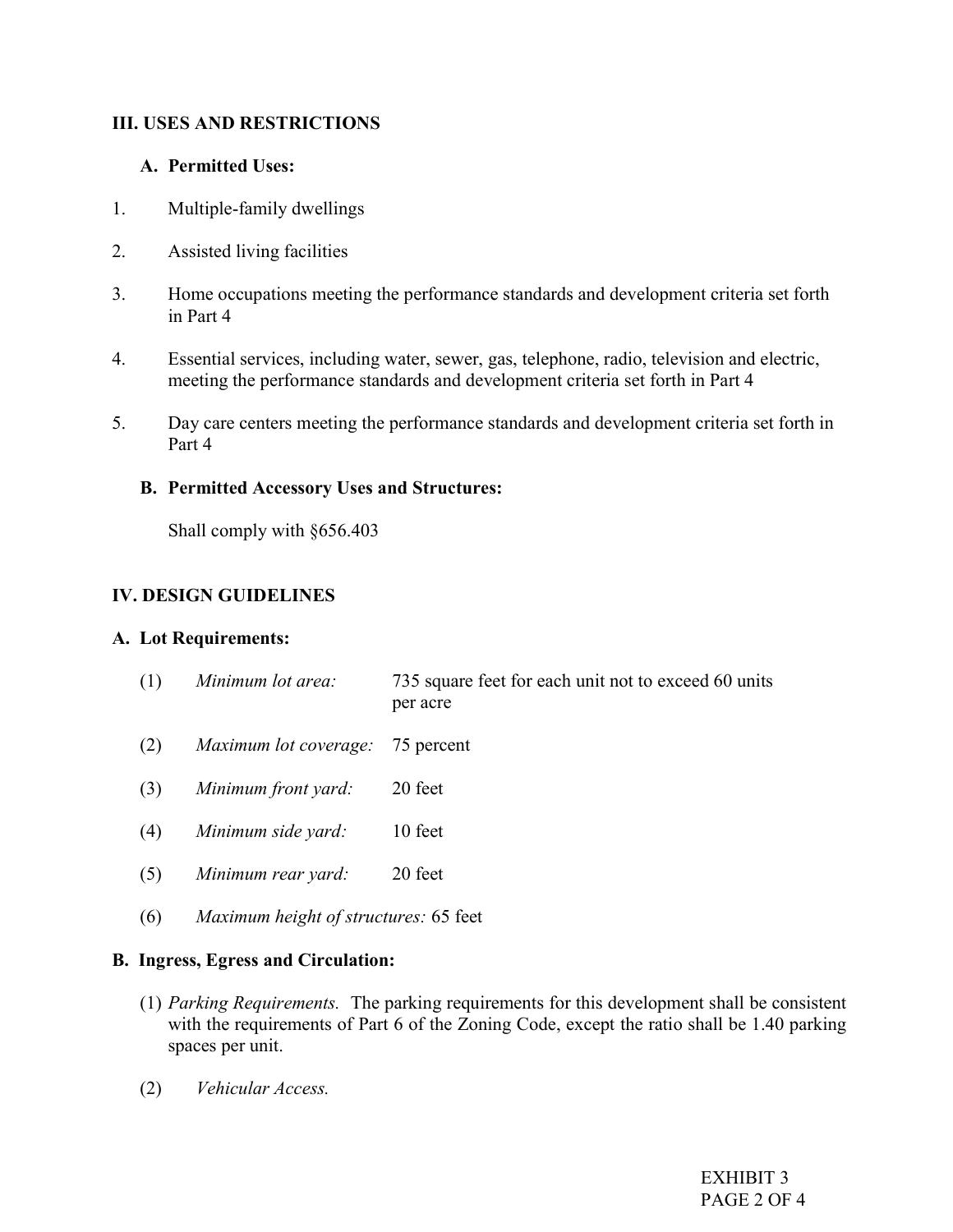- a. Vehicular access to the Property shall be by way of Beach Boulevard, substantially as shown in the Site Plan. The final location of all access points is subject to the review and approval of the City's Traffic Engineer.
- b. Within the Property, internal access shall be provided by reciprocal easements for ingress and egress among the driveways of the various parcels of the Property, if ownership or occupancy of the Property is subdivided among more than one person or entity.
- (3) Pedestrian Access.
	- a. Pedestrian access shall be provided by sidewalks installed in accordance with the 2030 Comprehensive Plan.
- C. Signs. For Each Phase
	- (1) Two (2) double faced or two (2) single faced signs not to exceed eighty (80) square feet in area for each face or sign and twenty (20) feet in height, which shall be a monument sign with Halo lighted letters.
	- (2) Directional signs shall not exceed four (4) square feet.
	- (3) Wall signs are to be cabinet structure with Halo lighted letters or individual channel Halo lighted letters not to exceed eighty (80) square footage.
	- (4) Existing pylon sign (to be repurposed). A photo of the existing pylon sign is attached hereto.

### D. Landscaping:

The Property shall be developed in accordance with the requirements of Part 12 Landscape Regulations of the Zoning Code.

### E. Recreation and Open Space:

The site shall comply with the requirements of the Zoning Code for recreation and open space.

### F. Utilities

Water will be provided by JEA. Sanitary sewer will be provided by JEA. Electric will be provided by JEA.

# G. Wetlands